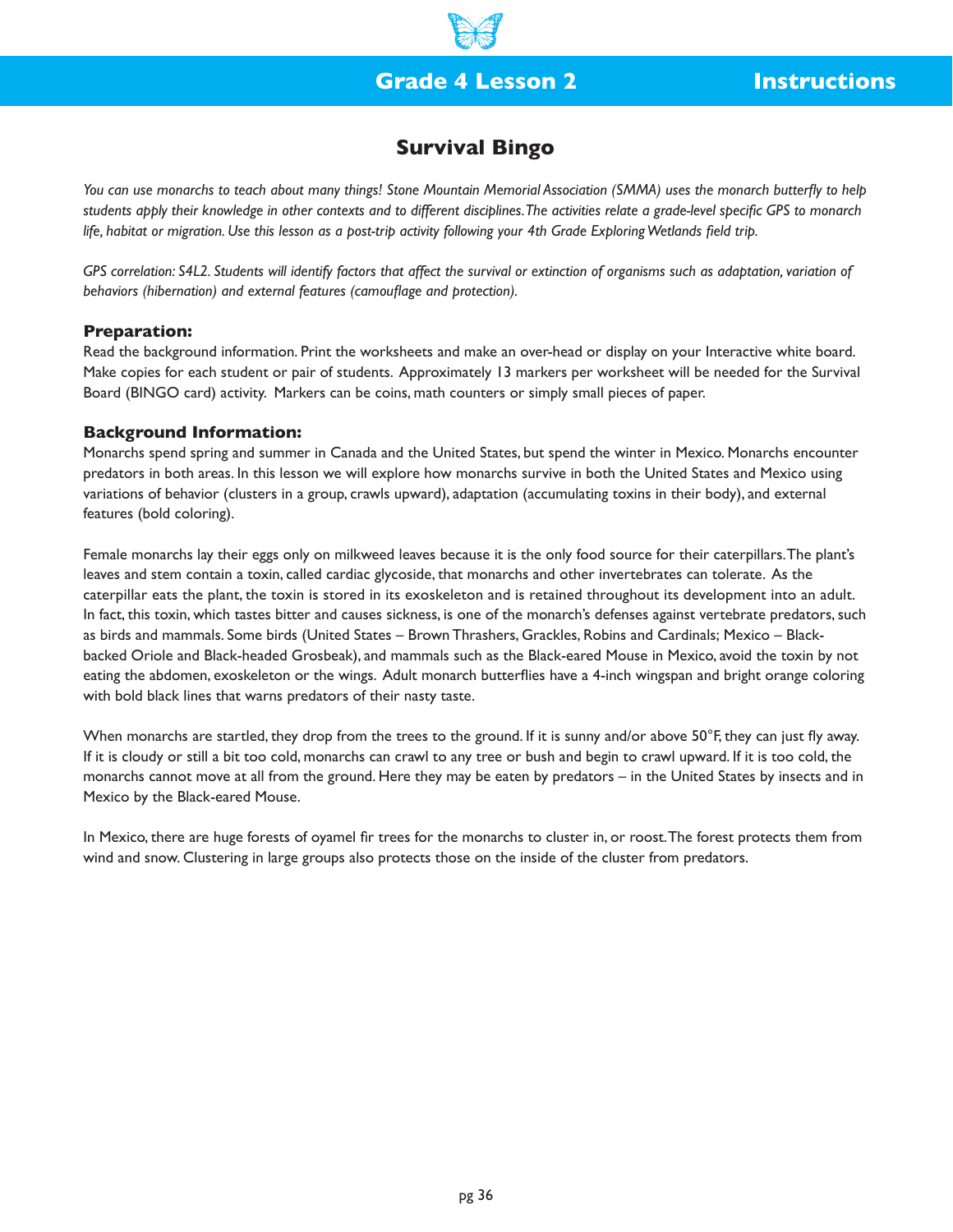# **Grade 4 Lesson 2 Instructions**

## **Activity:**

Review vocabulary – adaptation, variation of behaviors and external features. (You might put the vocabulary up on the board so students can refer back to it.) Read them the essential question so they understand the focus of the lesson. Hand out worksheets and markers.

#### **What will the monarch do to survive? Situations in Georgia and Mexico**

These do not need to be read in order. They are simply numbered for convenience.

1. In the United States, a monarch butterfly got wet in a sudden rain shower. It can't fly with wet wings so it fell to the ground in a meadow of flowers. How will the monarch avoid ants scavenging on the meadow floor?

#### *Answer: Crawls up*

2. In Mexico, flocks of hungry Black-headed Grosbeaks and Black-backed Orioles come flying through the forest. These birds love to eat the monarchs resting in the trees. They pick off those resting alone or those on the edge of the group. How does the monarch avoid these predators?

## *Answer: Cluster*

3. In the United States, a young bird eats a monarch caterpillar. Soon, he becomes extremely sick. Why?

#### *Answer: Toxins in body*

4. In the United States, a Blue Jay flies toward a resting monarch. The butterfly suddenly opens its wings to flash its 4-inch wing span of black and bright orange colors at the bird. The Blue Jay flies away. Why?

#### *Answer: Bold coloring*

5. In Mexico, the weight of thousands of butterflies roosting in the trees causes a branch to break and fall to the forest floor. It is too cold for the butterflies to fly. The branch falls among small trees and low shrubs. How will the monarchs avoid being eaten by the Black-eared Mouse?

#### *Answer: Crawls up*

6. In Mexico, the temperature drops to 42° F one night. How will the monarch avoid freezing?

#### *Answer: Clusters*

7. In the United States, many adult birds will not eat the monarch because of its nasty taste. What causes the nasty taste?

#### *Answer: Toxins in body*

8. In Mexico, a strong wind blows for days. How does the monarch avoid the winds?

#### *Answer: Clusters*